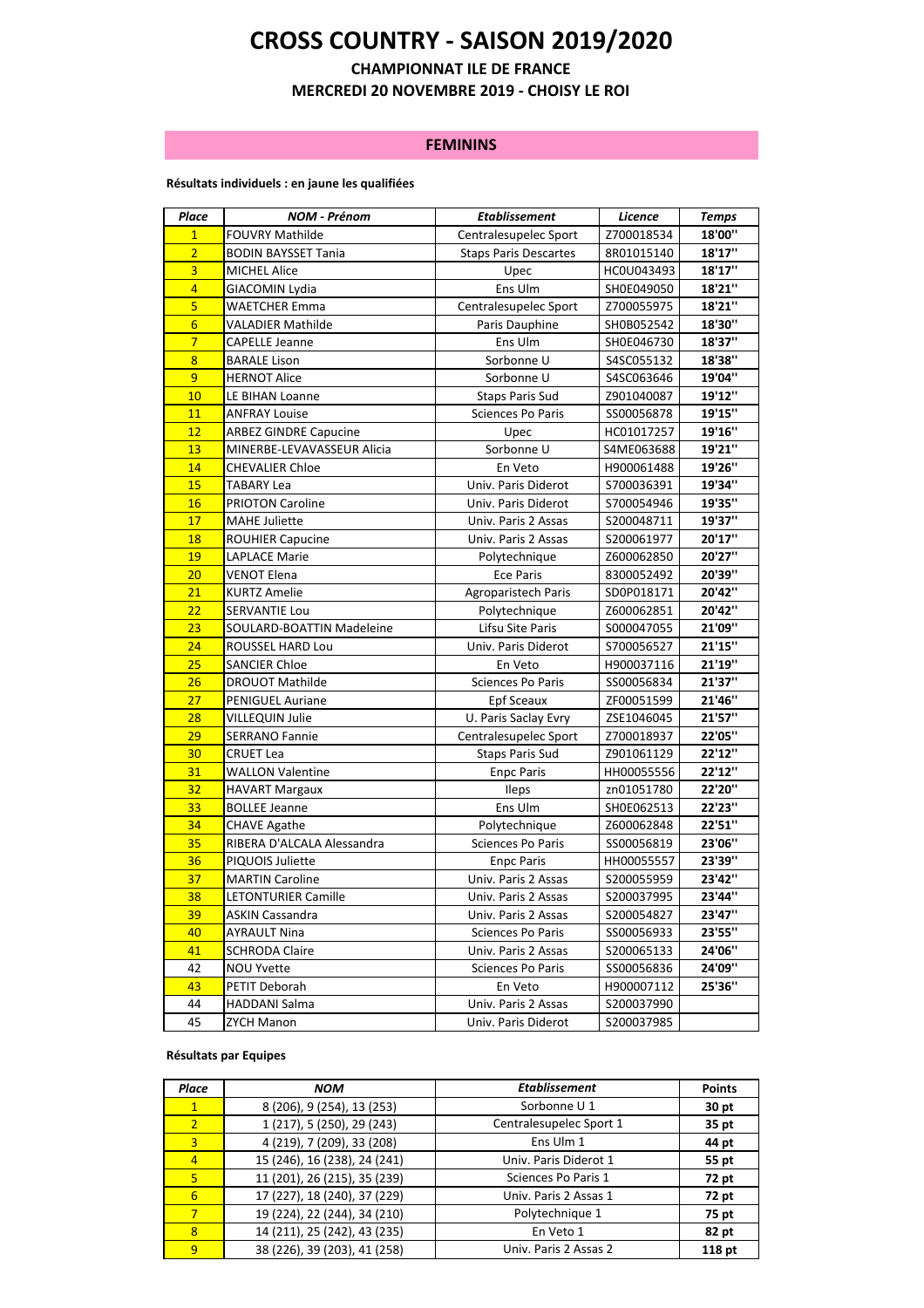## **MASCULINS**

### **Résultats individuels : en jaune les qualifiés**

| <b>Place</b>    | <b>NOM - Prénom</b>             | <b>Etablissement</b>                | Licence              | <b>Temps</b> |
|-----------------|---------------------------------|-------------------------------------|----------------------|--------------|
| $\overline{1}$  | <b>GIRARD Clement</b>           | Univ. Paris Diderot                 | S700036363           | 22'24"       |
| $\overline{2}$  | <b>COUGNAUD-TOSSANI Clement</b> | <b>Staps Paris Sud</b>              | Z901041690           | 22'55"       |
| $\overline{3}$  | <b>LIARD Lucas</b>              | Lifsu Site Paris                    | S000059239           | 23'19"       |
| $\overline{4}$  | <b>JUSIAK Leo</b>               | <b>Sciences Po Paris</b>            | SS00056895           | 23'22"       |
| $\overline{5}$  | <b>MOLINIER Paul</b>            | <b>Isep Paris</b>                   | SQ00046518           | 23'22"       |
| $6\overline{6}$ | <b>GAUTIER Marin</b>            | Ensta                               | ZV00052873           | 23'34"       |
| $\overline{7}$  | ARMOUR LAZZARI Raphael          | U Paris Saclay St Quentin U         | ZSQU062663           | 24'01"       |
| $\overline{8}$  | <b>NADIF Anis</b>               | Univ. Paris 1                       | S100064599           | 24'08"       |
| $\overline{9}$  | <b>CATTEAU Louis</b>            | <b>Sciences Po Paris</b>            | SS00058044           | 24'09"       |
| 10              | <b>FRADET Adrien</b>            | Polytechnique                       | Z600062842           | 24'10"       |
| 11              | RAYMONDI Mathieu                | <b>Staps Paris Sud</b>              | Z901041678           | 24'12"       |
| 12              | <b>FRAPART Paul</b>             | Polytechnique                       | Z600062727           | 24'15"       |
| 13              | <b>ALUZE Dimitri</b>            | <b>Staps Paris Sud</b>              | Z901054454           | 24'19"       |
| 14              | <b>AUREAU Raphael</b>           | <b>Staps Paris Sud</b>              | Z901050513           | 24'24"       |
| 15              | <b>LUCAS Tom</b>                | <b>Sciences Po Paris</b>            | SS00057754           | 24'31"       |
| 16              | <b>ARAGON-ALBERTI Maxime</b>    | Sorbonne U                          | S4SC061991           | 24'32"       |
| 17              | <b>DAVOUST Marc</b>             | Polytechnique                       | Z600062828           | 24'33"       |
| 18              | <b>PENNUEN Gregoire</b>         | Upec                                | HC01010805           | 24'46"       |
| 19              | <b>HERRERA Joachim Nicolas</b>  | <b>Sciences Po Paris</b>            | SS00056869           | 24'49"       |
| 20              | LE GRELLE Hugues                | <b>Enpc Paris</b>                   | HH00055555           | 24'49"       |
| 21              | <b>MANTEAUX Antoine</b>         | Polytechnique                       | Z600062726           | 24'52"       |
| 22              | <b>DUCROISET Adrien</b>         | Upem                                | HF01066093           | 24'57"       |
| 23              | <b>HALGAND Benoit</b>           | Polytechnique                       | Z600062830           | 25'06"       |
| 24              | <b>DIVARET Kierian</b>          | <b>Staps Paris Sud</b>              | Z901040341           | 25'11"       |
| 25              | <b>MERCIER Theo</b>             | <b>Ece Paris</b>                    | 8300063112           | 25'12"       |
| 26              | <b>SAINCLAIR Adrien</b>         | SQ00049500<br><b>Isep Paris</b>     |                      | 25'13"       |
| 27              | <b>RAFFY Julien</b>             | Z700018483<br>Centralesupelec Sport |                      | 25'30"       |
| 28              | <b>THOMAS Louis</b>             | HC01029245<br>Upec                  |                      | 25'31"       |
| 29              | <b>JEANNIN Matthieu</b>         | Polytechnique                       | Z600062723           | 25'37"       |
| 30              | <b>HERRAULT Clement</b>         | Polytechnique                       | Z600062832           | 25'45"       |
| 31              | <b>LIPATOFF Scaha</b>           | Centralesupelec Sport               | Z700018514           | 25'48"       |
| 32              | <b>FAURE Hugo</b>               | Univ Paris Saclay Orsay U           | ZSOU060798           | 25'48"       |
| 33              | <b>HRYCAJ-WATREMEZ Pierre</b>   | Polytechnique                       | Z600062844           | 25'49"       |
| 34              | <b>ALARCON Vadim</b>            | <b>Enpc Paris</b>                   | HH00062499           | 25'55"       |
| 35              | <b>RODRIGUES Jean Francois</b>  | <b>Staps Paris Sud</b>              | Z901054266           | 25'58"       |
| 36              | <b>DUPONT Leonard</b>           | Ens Ulm                             | SH0E054611           | 26'03"       |
| 37              | <b>TOUMLILT Illyas</b>          | Sorbonne U                          | S4SC039516           | 26'04"       |
| 38              | <b>MELON Matthieu</b>           | <b>Enpc Paris</b>                   | HH00034685           | 26'05"       |
| 39              | <b>ERNEST Gregory</b>           | Upec                                | HC01039653           | 26'08"       |
| 40              | <b>CALVEZ Pierre</b>            | <b>Ece Paris</b>                    | 8300048923           | 26'12"       |
| 41              | <b>GABILLET Barnabe</b>         | <b>Staps Paris Sud</b>              | Z901050808           | 26'16"       |
| 42              | LE MOUEL Cedric                 | Polytechnique                       | Z600062722           | 26'25"       |
| 43              | <b>BRONSARD Mathieu</b>         | <b>Ece Paris</b>                    | 8300063111           | 26'26"       |
| 44              | <b>SOLANS Thibaud</b>           | <b>Enpc Paris</b>                   | HH00055559           | 26'26"       |
| 45              | <b>SBRAIRE Bastien</b>          | Ensta                               | ZV00057482<br>26'45" |              |
| 46              | <b>BANDELIER Svevo</b>          | Sorbonne U                          | S4SC039485           | 26'47"       |
| 47              | RABALLAND Jeremie               | <b>Sciences Po Paris</b>            | SS00056821           | 26'50"       |
| 48              | <b>REUILLON Paul</b>            | Univ. Paris Diderot                 | S700056515           | 27'02"       |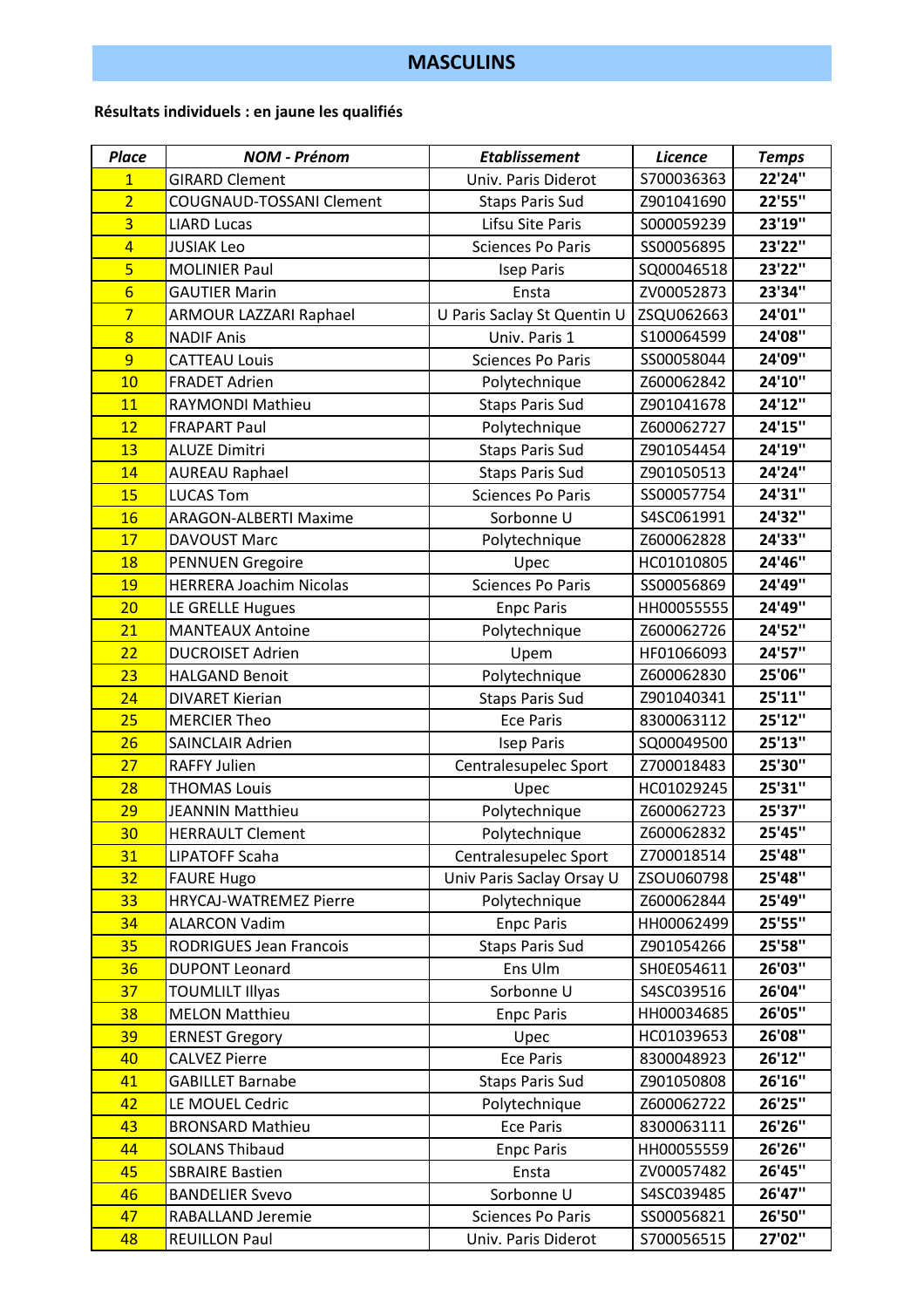| 49 | <b>QUINIOU Baptiste</b>         | Polytechnique            | Z600062845 | 27'13"  |
|----|---------------------------------|--------------------------|------------|---------|
| 50 | PERSOZ Gabriel                  | Polytechnique            | Z600062831 | 27'13"  |
| 51 | <b>DE MOURA Thomas</b>          | Sorbonne U               | S4SC060971 | 27'14"  |
| 52 | RADEMAKER Adriaan               | <b>Sciences Po Paris</b> | SS00061883 | 27'18"  |
| 53 | <b>MARCOIN Maxime</b>           | Upec                     | HC01019291 | 27'21"  |
| 54 | <b>MALVY Martin</b>             | Ens Ulm                  | SH0E062578 | 27'23"  |
| 55 | <b>HAMIDOUCHE Lucka</b>         | <b>Sciences Po Paris</b> | SS00057724 | 27'32"  |
| 56 | <b>NADAUD Edouard</b>           | <b>Esiea Paris</b>       | SZ00062407 | 27'38"  |
| 57 | <b>STUBLER Hugo</b>             | Ensta                    | ZV00049165 | 27'45"  |
| 58 | <b>BORDEREAU Gauthier</b>       | Centralesupelec Sport    | Z700018451 | 27'49"  |
| 59 | <b>DUROYON Mathieu</b>          | Ensta                    | ZV00062529 | 27'54'' |
| 60 | <b>GOESSEL Thibault</b>         | Ens Ulm                  | SH0D047350 | 27'55"  |
| 61 | <b>GUILLARD Charles</b>         | Centralesupelec Sport    | Z700018470 | 27'56"  |
| 62 | <b>BOURREAU-TIREL Guillaume</b> | Ensta                    | ZV00062535 | 28'05"  |
| 63 | <b>MUZARD Jules</b>             | Univ. Paris 2 Assas      | S200060647 | 28'30"  |
| 64 | <b>CLASSEAU Mael</b>            | Ensta                    | ZV00057500 | 28'39"  |
| 65 | <b>APPERT Nathael</b>           | <b>Isep Paris</b>        | SQ00047714 | 28'49"  |
| 66 | <b>CANCHARI DAGA Harold</b>     | Polytechnique            | Z600062852 | 28'50"  |
| 67 | <b>BAZIN Joseph</b>             | Sorbonne U               | S4LE045962 | 28'53"  |
| 68 | <b>WEEPEN John</b>              | Univ. Paris 2 Assas      | S200040461 | 29'31"  |
| 69 | <b>JONAS Pierre</b>             | Univ. Paris 2 Assas      | S200063092 | 29'31"  |
| 70 | <b>FAURE Gustave</b>            | <b>Isep Paris</b>        | SQ00049030 | 30'01"  |
| 71 | <b>DEJEAN Alexandre</b>         | <b>Ece Paris</b>         | 8300051243 | 30'40"  |
| 72 | <b>VAN DESSEL Robin</b>         | <b>Ece Paris</b>         | 8300063124 | 30'58"  |
| 73 | <b>HERAUD Tristan</b>           | <b>Ece Paris</b>         | 8300055933 | 31'05"  |
| 74 | LE MIGNON Thomas                | <b>Sciences Po Paris</b> | SS00056908 | 31'12"  |
| 75 | <b>BELOT Matthias</b>           | <b>Isep Paris</b>        | SQ00048606 | 32'48"  |
| 76 | <b>JARDIN Arthur</b>            | <b>Ece Paris</b>         | 8300063113 | 33'08"  |
| 77 | RABREAU Julien                  | <b>Sciences Po Paris</b> | SS00063090 | 34'02"  |

### **Résultats par Equipes**

| <b>Place</b>     | <b>NOM</b>                             | <b>Etablissement</b>   | <b>Points</b> |
|------------------|----------------------------------------|------------------------|---------------|
| 1.               | 2 (318), 11 (374), 13 (301), 14 (305)  | <b>Staps Paris Sud</b> | 40 pt         |
| $\overline{2}$   | 4 (350), 9 (316), 15 (356), 19 (343)   | Sciences Po Paris 1    | 47 pt         |
| $\overline{3}$   | 10 (328), 12 (329), 17 (319), 21 (358) | Polytechnique 1        | 60 pt         |
| $\overline{4}$   | 23 (339), 29 (348), 30 (342), 33 (344) | Polytechnique 2        | 115 pt        |
| 5 <sub>1</sub>   | 20 (388), 34 (300), 38 (362), 44 (380) | <b>Enpc Paris</b>      | 136 pt        |
| $6 \overline{6}$ | 18 (367), 28 (384), 39 (255), 53 (359) | Upec                   | 138 pt        |
| $7\phantom{.}$   | 16 (303), 37 (385), 46 (306), 51 (320) | Sorbonne U             | 150 pt        |
| 8                | 5 (364), 26 (378), 65 (302), 70 (327)  | <b>Isep Paris</b>      | 166 pt        |
| 9 <sup>°</sup>   | 6 (332), 45 (379), 57 (381), 59 (325)  | Ensta                  | 167 pt        |
| 10 <sup>°</sup>  | 27 (373), 31 (355), 58 (310), 61 (338) | Centralesupelec Sport  | 177 pt        |
| <b>11</b>        | 25 (363), 40 (314), 43 (313), 71 (321) | <b>Ece Paris</b>       | 179 pt        |
| 12               | 42 (353), 49 (369), 50 (368), 66 (315) | Polytechnique 3        | 207 pt        |
| 13               | 47 (370), 52 (372), 55 (340), 74 (352) | Sciences Po Paris 2    | 228 pt        |